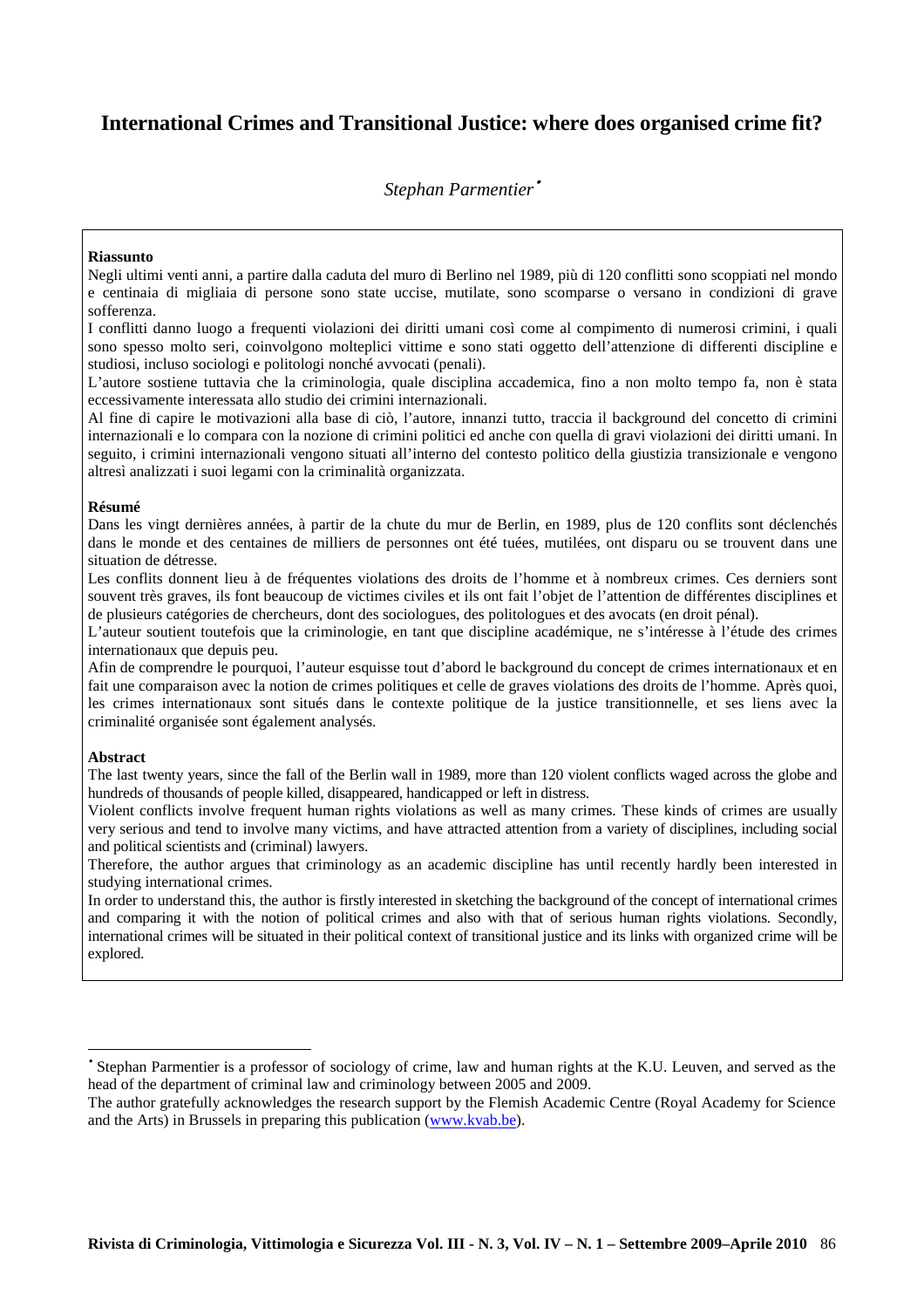# **Introduction.**

More than 120 violent conflicts and hundreds of thousands of people killed, disappeared, handicapped or left in distress: this is the grim but realistic toll of the last twenty years, since the fall of the Berlin wall in 1989<sup>1</sup>. Examples abound but it may suffice to mention the armed conflict in ex-Yugoslavia, the consecutive wars in the eastern Congo and the ongoing troubles in Israel-Palestine region as well as in Colombia. More detailed numbers are quite difficult to give and of course heavily depend on the interpretations given to violent conflicts and to the damage caused by them. But even in the absence of exact figures it goes without saying that violent conflicts not only put an end to situations of peace, but also involve frequent human rights violations as well as many crimes.

Reflections about the nature of abusive acts committed during violent conflicts have strongly evolved over the years. While the post-world war II terminology predominantly talks about violations of human rights, the last two decades have witnessed a gradual shift towards crimes of an international nature. It is clear that these concepts are not just abstract constructs but they also have very farreaching consequences: to call an act a human rights violation entails the responsibility of states under international law, while to call it a crime leads to the responsibility of individuals under criminal law, and in fact both qualifications can be used at the same time<sup>2</sup>.

 $\overline{a}$ 

The crimes discussed are usually very serious and tend to involve many victims, and have attracted attention from a variety of disciplines, including social and political scientists<sup>3</sup> and (criminal) lawyers<sup>4</sup>. But, strange as it may sound, criminology as an academic discipline has until recently hardly been interested in studying international crimes. Because this contribution has a focus on criminology it will take international crimes as its point of departure. In doing so, it is firstly interested in sketching the background of this concept and comparing it with the notion of political crimes and also with that of serious human rights violations. Secondly, international crimes will be situated in their political context of transitional justice and its links with organized crime will be explored.

### **1. Defining the crimes: what is in a name?**

17 July 1998 will forever remain associated with the notion of international crimes, because that day in Rome the Statute of the International Criminal Court (ICC) was adopted by a large number of countries. The following years saw a dense campaign for ratification of the Statute, which finally entered into force on 1 July 2002 and thus led to the immediate establishment of the ICC itself. The Rome Statute encompasses four subcategories of crimes (www.icc-cpi.int): (1) genocide, meaning "acts committed with intent to destroy, in whole or in part, a national, ethnical, racial or religious group" (Article 6), (2) crimes against humanity, meaning "acts when committed

-

<sup>&</sup>lt;sup>1</sup> Harbom L., Wallensteen P., "Armed Conflict, 1989-2006", *Journal of Peace Research,* 44, 2005, pp. 623- 634.

<sup>&</sup>lt;sup>2</sup> Parmentier S., Weitekamp E., "Political Crimes and Serious Violations of Human Rights: Towards a Criminology of International Crimes", in Parmentier S., Weitekamp E. (eds.), *Crime and Human Rights*, Series in Sociology of Crime, Law and Deviance, vol. 9,

Elsevier/JAI Press, Amsterdam/Oxford , 2007, pp. 109- 144.

<sup>3</sup> Reychler L., Paffenholz T. (Eds.), *Peace-building. A Field Guide,* Lynne Rienner Publishers, Boulder CO, 2001. 4

Bassiouni C. (Ed.), *Post-Conflict Justice,* Transnational Publishers, Ardsley, 2002.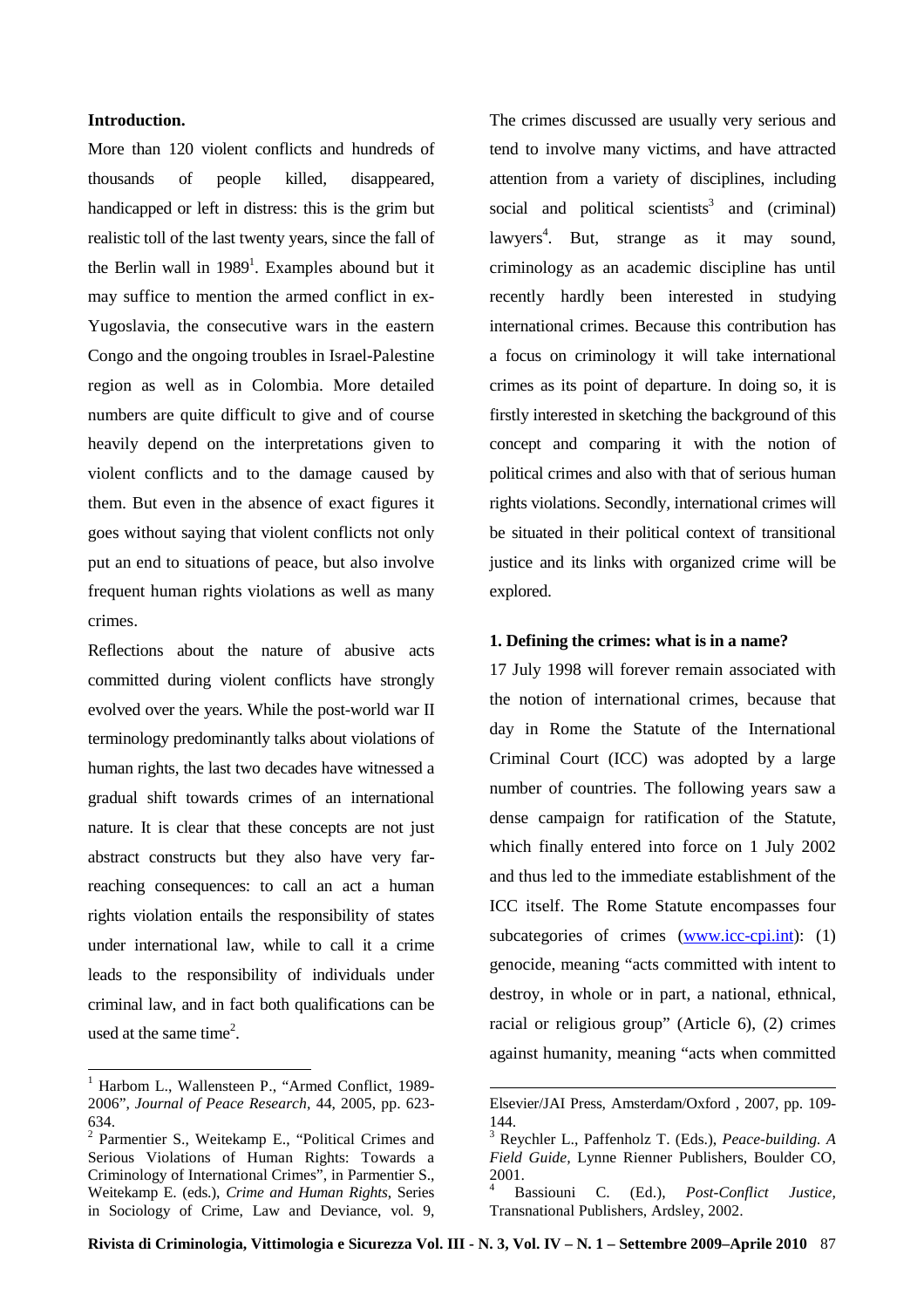as part of a widespread or systematic attack directed against any civilian population, with knowledge of the attack", i.a. murder, deportation, torture, sexual crimes, enforced disappearance, etc (Article 7); (3) war crimes, "in particular when committed as part of a plan or policy or as part of a large-scale commission of such crimes", including grave breaches of the Geneva Conventions, of other laws and customs applicable in international armed conflict, and of laws applicable to non-international conflicts (Article 8); and (4) the crime of aggression, which still lacks a clear definition in the Rome Statute and is up for discussion at the upcoming review conference in 2010 (Article 5,d). All these developments illustrate the tendency to move away, at least at the international level, from a 'culture of impunity' to a 'culture of accountability', and the connections between justice, peace and development.

#### 1.1. International and political crimes.

It goes without saying that international crimes were not invented in Rome but that they have several antecedents in international law. Already during the Second World War, the Polish-Jewish scholar Lemkin coined the notion of 'genocide', referring to the physical and non-physical harm inflicted upon particular groups of people with a view to destroy them in the long run (Lemkin 1944). This notion became incorporated in the post-war Convention on the Prevention and the Suppression of the Crime of Genocide adopted by the United Nations General Assembly in December 1948. A second major boost for the category of international crimes came with the establishment in the early 1990s of a number of international criminal justice institutions to deal

with massive atrocities. The most important ones are the so-called two *ad hocs* to deal with serious violations of humanitarian law, i.c. the International Criminal Tribunal for the former Yugoslavia (ICTY, established in 1993) and the International Criminal Tribunal for Rwanda (ICTR, established in 1994, and also competent to deal with acts of genocide).

For most of its history, criminology has remained at a far distance from crimes of this nature and has therefore missed enormous opportunities to expand its knowledge base. We have argued elsewhere that not until the last decade some criminologists have started to pay some attention to some international crimes, in particular the crime of genocide<sup>5</sup>. Day and Vandiver<sup>6</sup>, e.g., have reinterpreted older socio-psychological theories of crime causation through the angle of genocide and mass killings in Bosnia and Rwanda. Neubacher<sup>7</sup> from his side has studied how the theory of neutralization techniques perfectly applies to the field of state crimes and to macro crimes in general and Cohen<sup>8</sup> has focused on the technique of denial. Also Woolford<sup>9</sup> has strongly argued in

<sup>5</sup> Parmentier S., Weitekamp E., "Political Crimes and Serious Violations of Human Rights: Towards a Criminology of International Crimes", in Parmentier S., Weitekamp E. (eds.), *Crime and Human Rights*, Series in Sociology of Crime, Law and Deviance, vol. 9, Elsevier/JAI Press, Amsterdam/Oxford , 2007, pp. 109- 144.

<sup>6</sup> Day L. E., Vandiver M., "Criminology and genocide studies: Notes on what might have been and what still could be", *Crime, Law & Social Change,* 34, 2000, pp. 43-59.

<sup>&</sup>lt;sup>7</sup> Neubacher F., "How Can it Happen that Horrendous State Crimes are Perpetrated ? An Overview of Criminological Theories", *Journal of International Criminal Justice*, Symposium Nuremberg Revisited 60 Years on, 4, 2006, pp. 787-799.

<sup>8</sup> Cohen S., *States of Denial: knowing about atrocities and suffering,* Polity Press, Cambridge, 2001.

<sup>&</sup>lt;sup>9</sup> Woolford A., "Making Genocide Unthinkable: three guidelines for a critical criminology of genocide", *Critical Criminology* , 2006, pp. 87-106.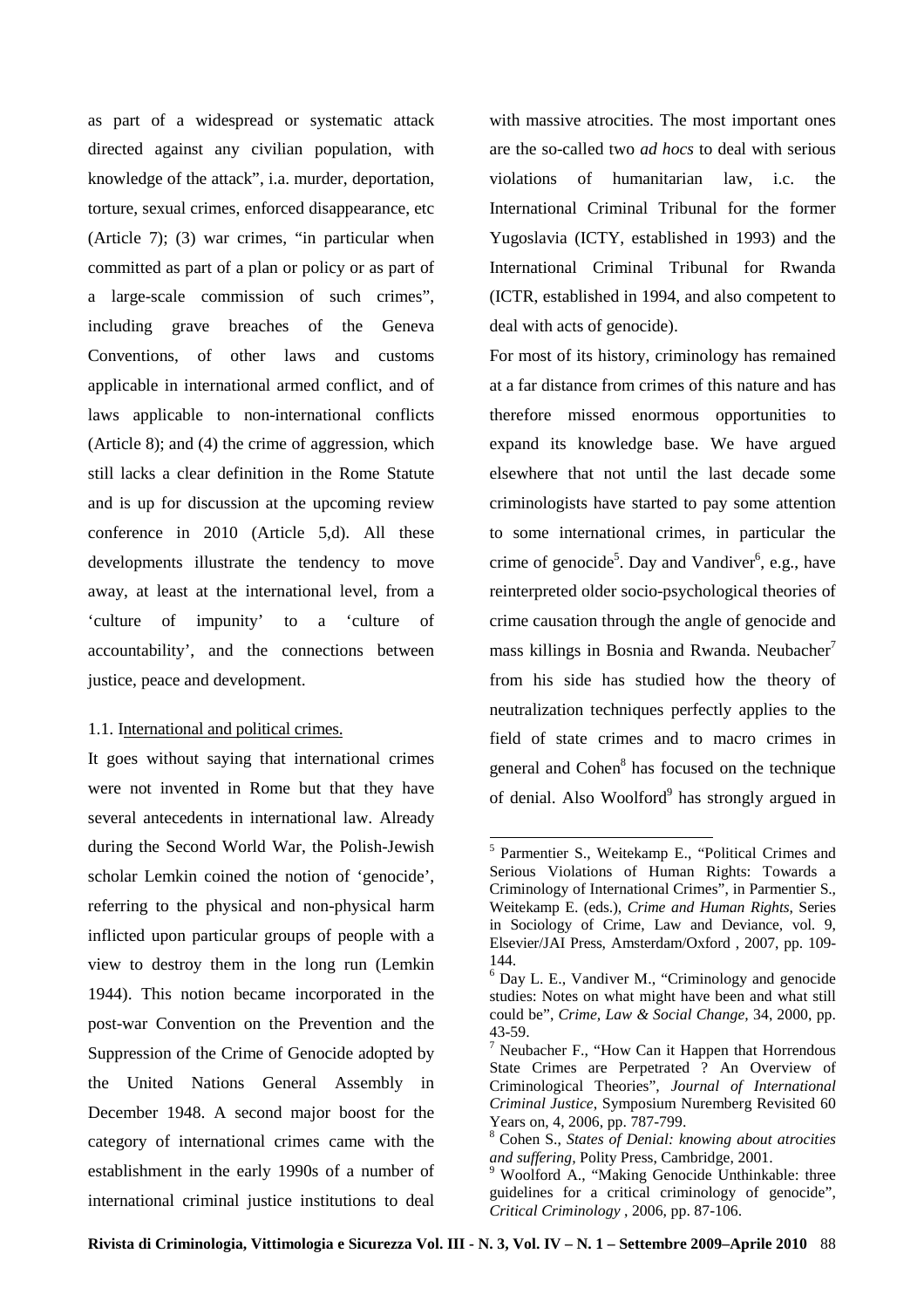favour of a 'critical criminology of genocide', not by simply applying the existing criminological frameworks and notions but by developing a reflexive, critical and responsive criminological approach. Alvarez $^{10}$  before them had analyzed the complex dynamics between official authorities and ordinary citizens when it comes to explaining heinous crimes such as genocides around the world. More recently, Smeulers and Haveman (2008) have proposed to develop a 'supranational criminology' that encompasses international crimes and other gross human rights violations, and pays particular attention to 'crimes of obedience' whereby law-abiding citizens serve a deviant state and just follow the law. These approaches are also gaining ground in the larger criminological community, witness the 2009 Stockholm Prize for Criminology awarded to Hagan and Zaffaroni for "their groundbreaking theories and models explaining the causes and motivations of genocides" in Darfur and other parts of the world (www.criminologyprize.com). Parallel to an increasing attention for the crimes themselves there is also a growing attention for the criminal justice institutions at the international level. The 'criminology of international criminal justice' that Roberts and  $McMillan<sup>11</sup>$  have advocated is in fact a combination of two aspects, first the analysis of international crimes in their various aspects, the other being to look for other types of legitimacy in criminal justice systems and to expand the individual attribution of guilt into the organizational contexts. By combining the

theoretical and policy-oriented perspectives they also wish to include lawyers and political scientists in these endeavors.

The fairly recent notion of international crimes bears some resemblance to the older notion of political crimes, but many differences continue to exist. 'Political crimes' or 'political offenses' appear in various international and national legal instruments as a separation from 'common' or 'traditional' crimes and to create a higher level of protection for the persons committing them $^{12}$ . Examples include judging political crimes not before ordinary criminal tribunals with professional judges but before specially established courts with lay judges (Constitution of Belgium), prohibiting the extradition to other states of persons having committed political offences as determined by the requested state (Council of Europe Convention on Extradition), and granting amnesty to persons having confessed to political crimes (South African Truth and Reconciliation Commission). In other cases, such as asylum procedures, the commission of political offenses, such as crimes against peace or against humanity, may lead to a lesser protection, such as the denial of the refugee status (Geneva Convention). In order to determine if crimes are political or not, it is nowadays widely accepted to adopt a two-prong approach by checking two aspects, namely the subjective one (the intent or the motivation of the offender) and the objective aspect (the context of the act and the

 $\overline{a}$  $10$  Alvarez A., Governments, Citizens and Genocide: A Comparative and Interdisciplinary Analysis, Indiana University Press, Bloomington, 2001.

<sup>&</sup>lt;sup>11</sup> Roberts P., McMillan N., "For Criminology in International Criminal Justice", *Journal of International Criminal Justice,* 1, 2003, pp. 315-338.

<sup>&</sup>lt;sup>12</sup> Parmentier S., Weitekamp E., "Political Crimes and Serious Violations of Human Rights: Towards a Criminology of International Crimes", in Parmentier S., Weitekamp E. (eds.), *Crime and Human Rights*, Series in Sociology of Crime, Law and Deviance, vol. 9, Elsevier/JAI Press, Amsterdam/Oxford , 2007, pp. 109- 144.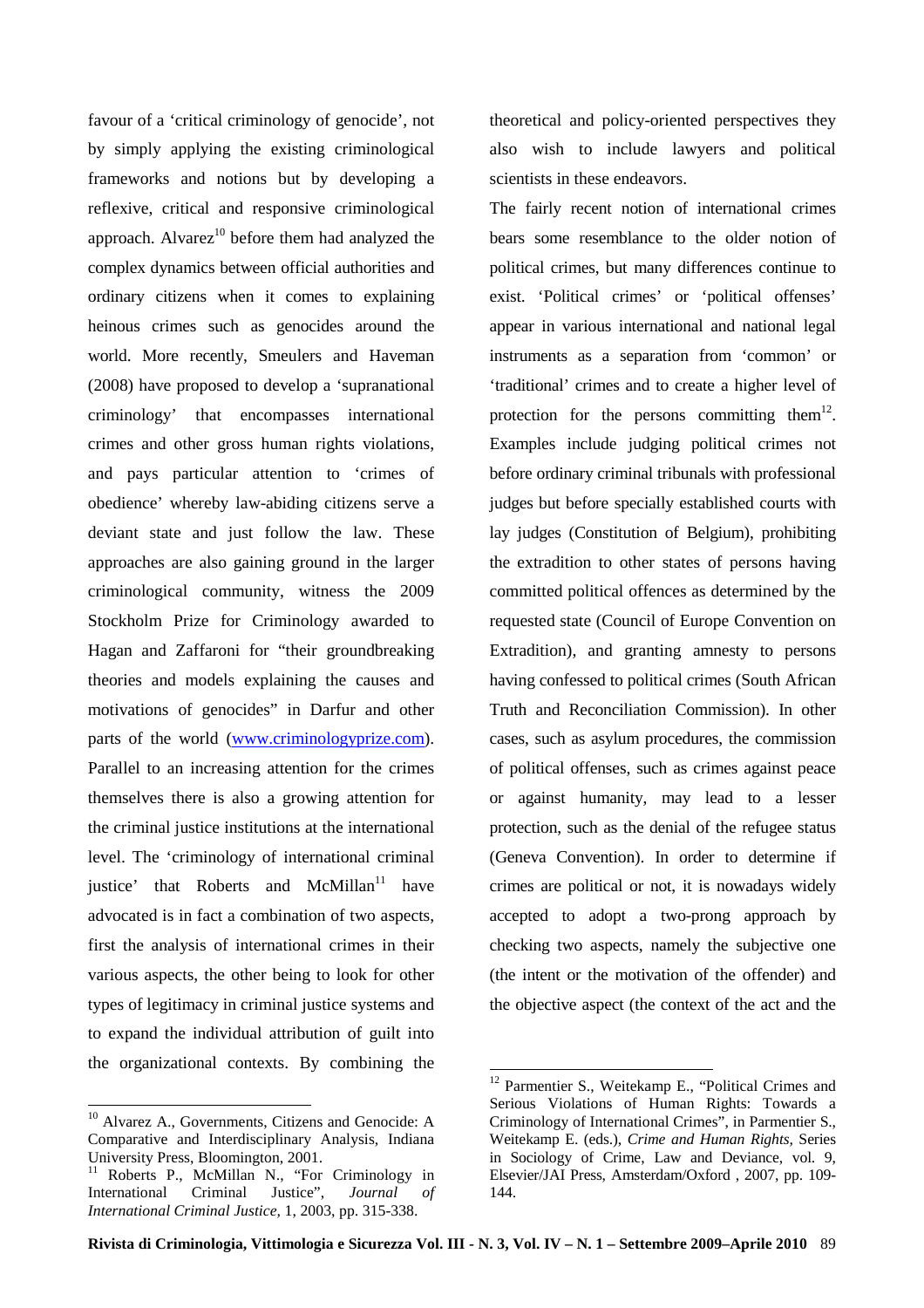outcome of the consequences as observed by the outside world $)^{13}$ .

According to  $Ross<sup>14</sup>$  some political crimes are nonviolent, such as subversion, treason and corruption, while others are violent, including terrorism, assassinations, widespread torture and genocide. In our view, the latter type of crimes usually display two main features, namely extreme violence, which often goes back to deeply rooted conflicts in a given society, and mass victimization, which is the result of large numbers of direct and indirect victims<sup>15</sup>. Mass victimization in this context could be conceived as "victimisation directed at, or affecting, not only individuals but also whole groups", which sometimes can be diffuse and whose members can be unrelated, but at other times can be a special population (Fattah 1991).

When it comes to assessing the attention of criminology for political crimes the same conclusion as before comes up, namely that the discipline has hardly been concerned with this category of crimes. Turk<sup>16</sup> was among the first writers to pay attention to it, making the distinction between crimes aimed at defying the (political) authorities on the one hand and on the other hand crimes to defend them. This distinction was echoed in the work of  $Hagan^{17}$ , opposing 'crime by government' and 'crime against government', and later of  $Ross<sup>18</sup>$ , with his 'crimes against the state'

 $\overline{a}$ 

(or 'oppositional crimes') and 'crimes by the state' ('non-oppositional crimes' or 'state crimes') $19$ . Kautzlarich<sup>20</sup> has refined the last category by constructing a continuum ranging from state crimes of commission (through direct, overt and purposeful action), state crimes of negligence (by disregarding unsafe and dangerous conditions, when the state has a clear mandate and responsibility to make a situation or context safe), and state crimes by omission (through tacit support for organizations whose activities lead to social injury). Chambliss<sup>21</sup> for his part has consistently focused on the crimes of the powerful, both as individual offenders but also as part of the political and economic complex in any given society, hence his key notions like 'the political economy of crime' and 'state-organized crime'. Next to these general writings on political crimes, some paid particular attention to the one crime of terrorism<sup>22</sup>. It is noteworthy that very few, if any, authors have paid attention to the organized element in the field of international and political crimes. Not only can such crimes hardly be planned and carried out without intense preparations or without the active and passive assistance of many persons and groups. Also the very legal definition of genocide and crimes against humanity includes the widespread and systematic nature of the attacks based on specific

<sup>13</sup> Van den Wyngaert C., *The Political Offence Exception to Extradition,* Kluwer, Antwerp, 1980; Norgaard principles, reproduced in the South African *Government Gazette* of 7 November 1990.

<sup>14</sup> Ross J. I., *The Dynamics of Political Crime,* Sage, New York, 2003.

<sup>15</sup> Parmentier S., Weitekamp E., *op. cit.*, 2007.

<sup>&</sup>lt;sup>16</sup> Turk A., Political Criminality. The Defiance and Defense of Authority, Sage, Beverly Hills/London, 1982.

<sup>17</sup> Hagan F., *Political Crime: Ideology and Criminality,* Allyn and Bacon, Boston MA, 1997.

<sup>18</sup> Ross. J. I., *op. cit.*, 2003.

<sup>19</sup> See also Friedrichs D. (Ed.), *State Crime*, 2 vols., Ashgate/Dartmouth, Aldershot, 1998.

 $20$  Kauzlarich D., "Political Crimes of the State", in Wright R., Miller J. M. (Eds.), *Encyclopedia of Criminology*, 3 vols, Routledge: New York/London, 2005, pp. 1231-1234.

<sup>&</sup>lt;sup>21</sup> Chambliss W., "Towards a political economy of crime", in Henry S., Einstadter W. (Eds.), *The Criminology Theory Reader,* New York University Press, New York/London, 1998, pp. 346-362.

<sup>22</sup> Laqueur W., *Terrorism,* Weidenfeld and Nicolson, London, 1978; Rapoport D. (Ed.), *Terrorism. Critical Concepts in Political Science*, 4 vols, Routledge, London, 2006.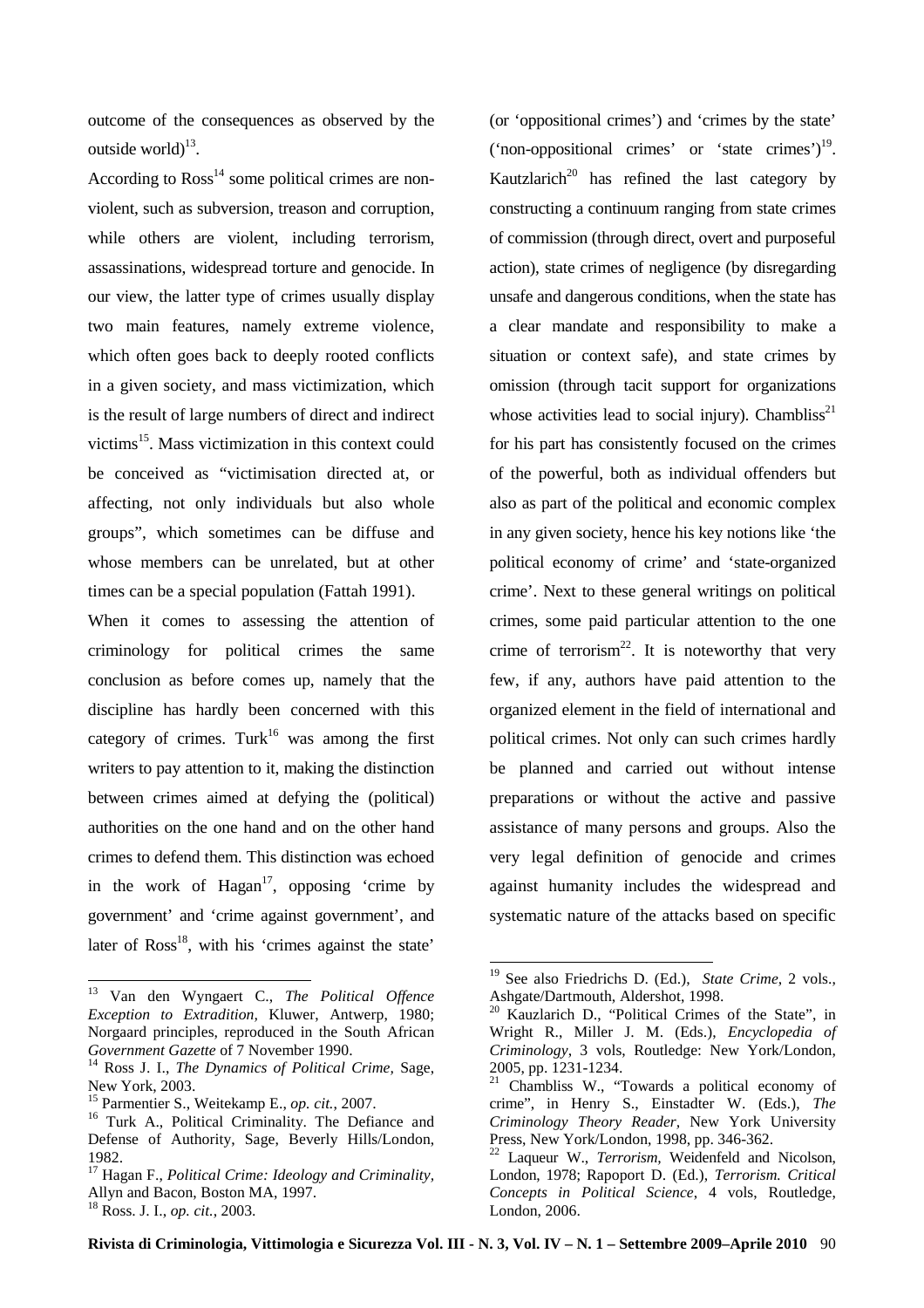plans or policies. It is therefore argued that the literature on organized crime could be an interesting source of inspiration to better understand the types of crimes discussed. Paoli $^{23}$ has listed two main features of the widely accepted notion of 'organized crime', namely the provision of illegal goods and services, and a criminal organization.

## 1.2. Serious violations of human rights.

Although they are frequently used interchangeably, concepts such as international crimes, political crimes and serious human rights violations tend to be used in one breath, both by policy-makers and academics alike. Yet they display at least two major differences<sup>24</sup>: one relates to the degree of seriousness of the crime, with international crimes and serious human rights violations obviously describing more violent crimes, while political crimes can be violent but also include non-violent crimes; the second major difference goes back to legal framework, because a 'crime' constitutes a breach of criminal law and entails the responsibility of individuals, while a 'violation of human rights' implies a transgression of human rights law and thus involves the responsibility of states.

It should be mentioned that the notion of 'serious human rights violations' is hardly found in international law and international human rights law; instead the adjectives 'gross' or 'systematic' violations are frequently used and mostly in the context of the United Nations. The UN Commission of Human Rights and other bodies,

 $\overline{a}$ 

as well as a number of international treaties (i.a. the Convention against Torture of 1984), have included these terms but without further clear definitions. In the eyes of Medina<sup>25</sup> gross and systematic violations imply four elements: (a) quantity (amount of violations), (b) time (present over a longer period of time), (c) quality (type of the rights violated, character of the violations, and status of the victim), and (d) planning. When it comes to reparations for victims, we have defined 'gross and systematic violations' elsewhere as "those violations of human rights, perpetrated in such a quantity and in such a manner as to create a situation in which the life, the personal integrity or the personal liberty of large numbers of individuals are structurally threatened"<sup>26</sup>. Despite the lack of a common definition the types of violations referred to share a number of common characteristics: "revulsion and moral stigma, infringement of supreme values, intensity of the breach, gravity of the consequences for the victims, deliberate will to breach a norm and flagrant character of the breach"<sup>27</sup>.

Human rights violations of such type have virtually been absent altogether from criminological research. They have come in indirectly, by reference to war crimes, which –as mentioned above in relation to the Rome Statute-

<sup>23</sup> Paoli L., *Mafia Brotherhoods. Organised Crime, Italian Style,* Oxford University Press, New York, 2000; Paoli L. (ed.), *Oxford Handbook of Organised Crime,* Oxford University Press, Oxford (forthcoming).

<sup>24</sup> Parmentier S., Weitekamp E., *op. cit.*, 2007.

 $25$  Medina Quiroga C., The Battle of Human Rights. Gross, Systematic Violations and the Inter-American System, Martinus Nijhoff, The Hague, 1988.

<sup>26</sup> Rombouts H. et al., "The Right to Reparation for Victims of Gross and Systematic Violations of Human Rights", in De Feyter K., Parmentier S., Bossuyt M., Lemmens P. (Eds.), *Out of the Ashes. Reparation for Victims of Gross and Systematic Human Rights Violations,* Intersentia, Antwerp, 2005, p. 351.

<sup>27</sup> Sardaro P., *Serious Human Rights Violations and Remedies in International Human Rights Adjudication,* Doctoral dissertation in Law, Faculty of Law, K.U. Leuven, Leuven, 2007.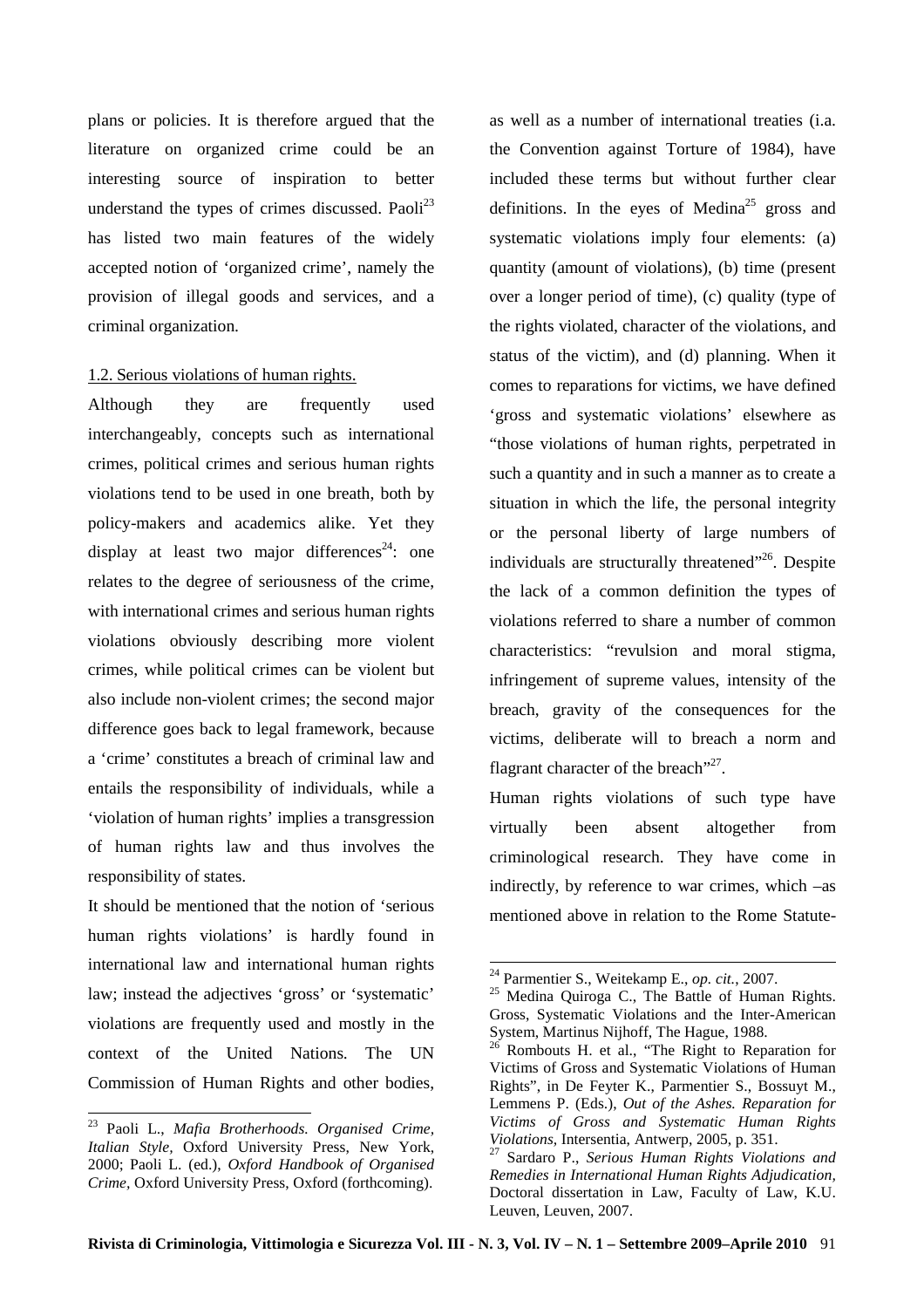can simultaneously be seen as violations of international humanitarian law. The work of Jamieson (2003), intended to sketch the reality of war and its sequellae, is very instructive in this regard.

#### **2. The context of transitional justice.**

The above makes clear that the notions of international crimes, political crimes, and serious human rights violations are slowly but gradually gaining ground in the criminological literature around the world. One of the crucial aspects that tend to be downplayed, however, is the general political and social context within which these crimes are committed and in which the discussions about dealing with them become prominent. Referring to the notion of "transitional justice" is useful to highlight some of the most salient elements and try to indicate the link with the issue of organized crime.

Debates about what to do about international crimes committed in the past usually start during times of political transition, which is when societies are moving away from an autocratic regime in the direction of more democratic forms of government. At that time, the new elites are openly confronted with the fundamental question on how to address the heavy burden of their dark past. A fairly recent and authoritative definition of transitional justice is found in a United Nations report, that defines it as "*the full range of processes and mechanisms associated with a society's attempts to come to terms with a legacy of large-scale past abuses, in order to ensure accountability, serve justice and achieve reconciliation"* (United Nations 2004: 4). This definition of transitional justice is much broader than other and previous definitions with a strong emphasis on political transitions (i.a. Siegel

1998). By leaving out the political element, the UN definition also allows large-scale human rights abuses in the western world (like violence against indigenous peoples in Canada or Australia) to come within its purview. In this contribution it is used as a synonym to "postconflict justice"<sup>28</sup>, despite the different aspects attached to either.

While political science and legal research are mostly concerned with analyzing the various institutions and procedures set up to deal with international crimes, it is equally relevant to look at some aspects that the political and legal elites have to address in such contexts. In other publications we have argued that the incumbent elites will sooner or later be confronted with some key issues in their pursuit of justice after violent conflict, and that four of these are: to search the truth about the past, to ensure accountability for the acts committed, to provide reparation to victims, and to promote reconciliation in society $^{29}$ .

### 2.1. To search the truth about the past.

One of the key issues is the search for truth, i.e. to bring the facts about the crimes of the past to the surface, or at least as many facts as possible. This is an important endeavour for the victims, who usually want to know what has really happened, in order to find closure and to receive some form of acknowledgement for their suffering. But it is also crucial for society as a whole, since it shapes further political and social debates and may lead

<sup>28</sup> Bassiouni C. (Ed.), *Post-Conflict Justice,* Transnational Publishers, Ardsley, 2002.

<sup>29</sup> Parmentier S., "Global Justice in the Aftermath of Mass Violence. The Role of the International Criminal Court in Dealing with Political Crimes", *International Annals of Criminology,* 41, 2003, pp. 203-224; Parmentier S., Weitekamp E., *op. cit.*, 2007.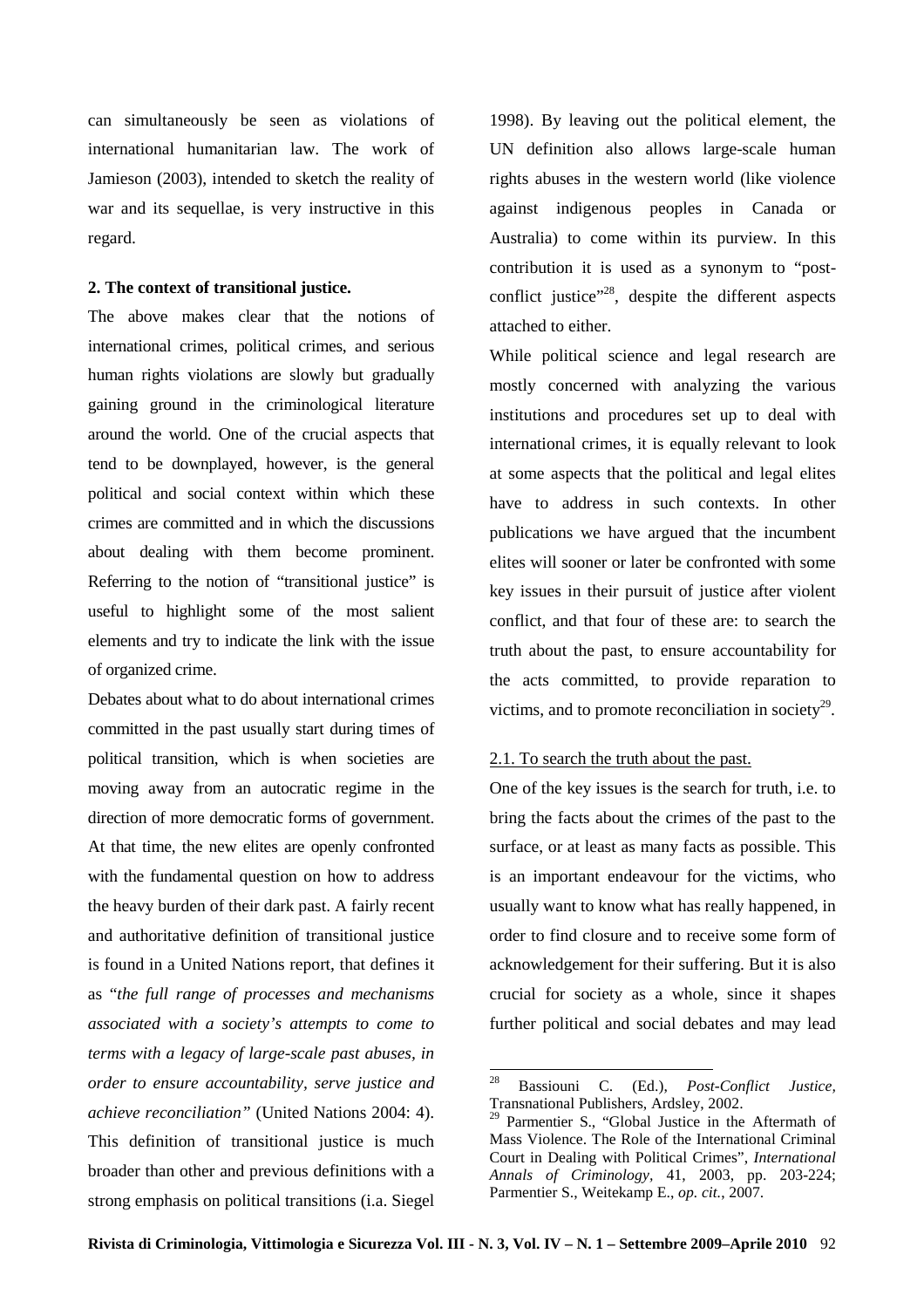to some form of collective memory. At the same time, truth seeking is a very complex exercise, since the truth is never unequivocal and always multifaceted: even if the naked facts about certain crimes come to be known, the interpretations on the how and the why may continue to differ. UN expert Orentlicher, building on the work of her predecessor Joinet, argues in favor of "the right to truth" for victims that also has legal implications<sup>30</sup>.

The role that criminology can play in this process should not be underestimated. It can contribute to understanding various notions of truth, e.g. by developing new techniques and interpretations of forensic procedures, by creating social forums in which victims can discuss their experiences, and by exploring the possibilities of bringing victims and offenders together to confront their painful past. At a more analytical level, criminology can contribute to mapping the crimes of the past and particularly their origins. The rich body of existing criminological theories about the sociological, the psychological and even the biological causes of crime can be revisited and their applicability tested for the category of international crimes. Moreover, criminology can explore new frontiers by developing new theoretical frameworks to better understand such international and political crimes, as well as the core characteristics of perpetrators and offenders of such crimes.

How can truth seeking be possibly linked with organised crime? As mentioned above, a number of international crimes necessarily entail aspects of organised crime, because they require a certain level

 $\overline{a}$ 

of organisation to be committed or because they are committed by organised crime groups themselves, and sometimes in connection with state institutions. In fact, it also happens that former policemen, military or security personnel, join the organised crime rings after the transitions to democracy, making use of their wide experience and networks to develop new and classical criminal activities such as trade in arms, drugs, human beings, etc. Moreover, organised crime groups tend to be among the first actors to oppose efforts by the police and the judiciary to dig up facts of the past and to reveal the truth. Their opposition may take various forms, from silence and lack of cooperation with the new authorities (a sort of 'omerta' intended to protect the other members of the group), to more active forms of resistance like threatening or even killing investigators. Depending on the power structures under the new regime, organised crime groups may be strongly tackled by the authorities or they may be left untouched and continue to keep their strength in the shadow of the official world. In the latter case, the power of organised crime groups may become problematic for the new regime in the long run.

# 2.2. To ensure accountability of offenders.

Another key issue in a transitional or post-conflict situation is how to ensure that the offenders can be called to account for the international crimes committed. Also the aspect of accountability of the perpetrators is an important one for new regimes who receive many pleas that 'justice be done', not the least from victim groups. Holding perpetrators accountable is also important for political reasons, i.e. to reaffirm the ideals of the rule of law and human rights and thereby to strengthen the fragile democracy. Both elements

<sup>30</sup> Orentlicher D., *Report of the Independent Expert to Update the Set of Principles to Combat Impunity*, New York, United Nations, Commission on Human Rights, E/CN.4/2005/102 of 18 February 2005.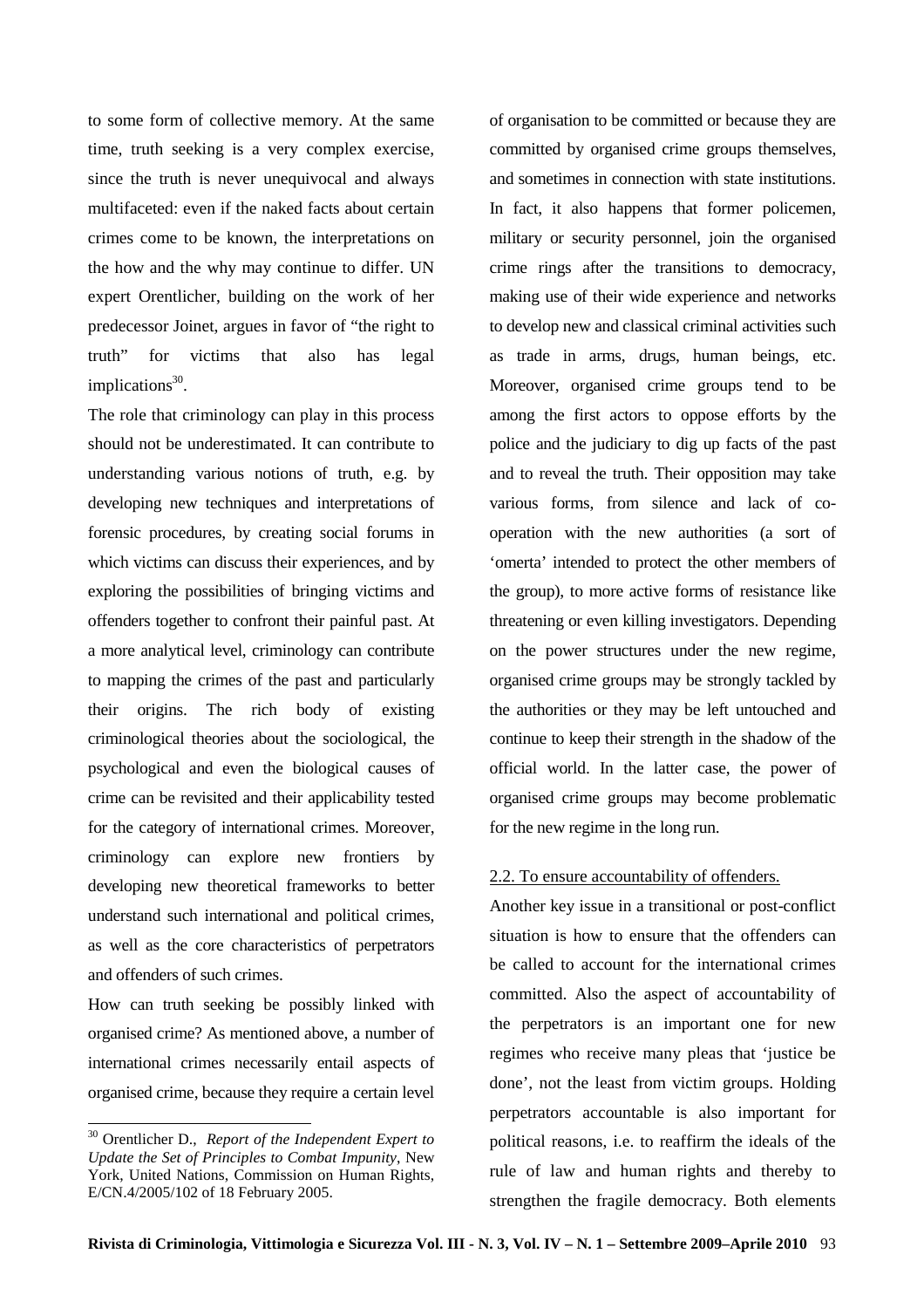contribute to the paradigm shift from a 'culture of impunity' to a 'culture of accountability'<sup>31</sup> and Orentlicher in this context talks about "the right to justice"<sup>32</sup>. For decades the handling of international crimes was left to the discretion of the political and the criminal justice authorities of the country where they had taken place but over the last two decades two important shifts have taken place. One is the development of universal jurisdiction legislation allowing third countries to prosecute suspects of international crimes committed elsewhere<sup>33</sup>, the other relates to the establishment of criminal justice institutions at the international level, e.g. the two *ad hoc* tribunals (ICTY and ICTR) and the mixed tribunals in Sierra Leone, East Timor, Kosovo and Cambodia. Together they make up a sort of 'triptych' of criminal justice.

The role of criminology is even more important in this field, given its extensive experience with understanding reactions –preventive and repressive- to ordinary crime. Criminology and its sister field criminal justice studies can first of all study the strengths and weaknesses of systems of criminal justice administration –national and international- and particularly of those bodies dealing with international crimes such as the police, the prosecutor's services, the trial judges and the execution of sentences. Criminal prosecutions are never without many problems, such as the lack of capacity of judicial systems, the lack of judicial independence and the risk for

 $\overline{a}$ 

the new democracy if old elites are targeted $34$ . Moreover, criminology can bring in new ideas about other forms of accountability than purely criminal law and criminal justice, and enlarge the spectrum into accountability before civil courts or accountability of an administrative nature like lustration or vetting<sup>35</sup>. Other forms of accountability quickly leads to a third issue, namely to rethink circles of persons who may bear some responsibility for the crimes of the past. The material or direct perpetrators, those who pulled the trigger to kill a person, constitute only a small category of offenders. Also indirect perpetrators, those who gave the orders or were involved in planning the crimes, may bear a serious responsibility for the crimes. And what to think of the bystanders and the beneficiaries, who were never actively involved in the crimes but did nothing to resist or even benefited from the consequences: for such questions of involvement, complicity and accountability criminology can open up new routes $36$ .

Organised crime is again present in this discussion. Many organised crime groups tend to have a strong division of labour, sometimes in a hierarchical system, with some members primarily involved in material issues and others in intellectual matters, in other words with direct and

<sup>31</sup> Minow M., *Between Vengeance and Forgiveness. Facing History after Genocide and Mass Violence,* Beacon Press, Boston MA, 1998.

<sup>32</sup> Orentlicher D., *op. cit.*, 2005.

<sup>33</sup> Reydams L., Universal Jurisdiction: International and Municipal Legal Perspectives, Oxford University Press, Oxford, 2004.

<sup>&</sup>lt;sup>34</sup> Huyse L., "Justice after Transition: On The Choices Successor Elites Make in Dealing with the Past", in Jongman A. (Ed.), *Contemporary Genocides,* PIOOM, Leiden, 1996, pp. 187-214.

<sup>35</sup> Mayer-Rieckh A., De Greiff P. (eds.), *Justice as Prevention. Vetting Public Employees in Transitional Societies*, Social Science Research Council, New York, 2007

<sup>&</sup>lt;sup>36</sup> Balint J., "Dealing with international crimes: towards a conceptual model of accountability and justice", in Smeulers A., Haveman R. (eds.), *Supranational Criminology: Towards a Criminology of International Crimes*, Intersentia, Antwerp/Oxford, 2007, pp. 311- 334.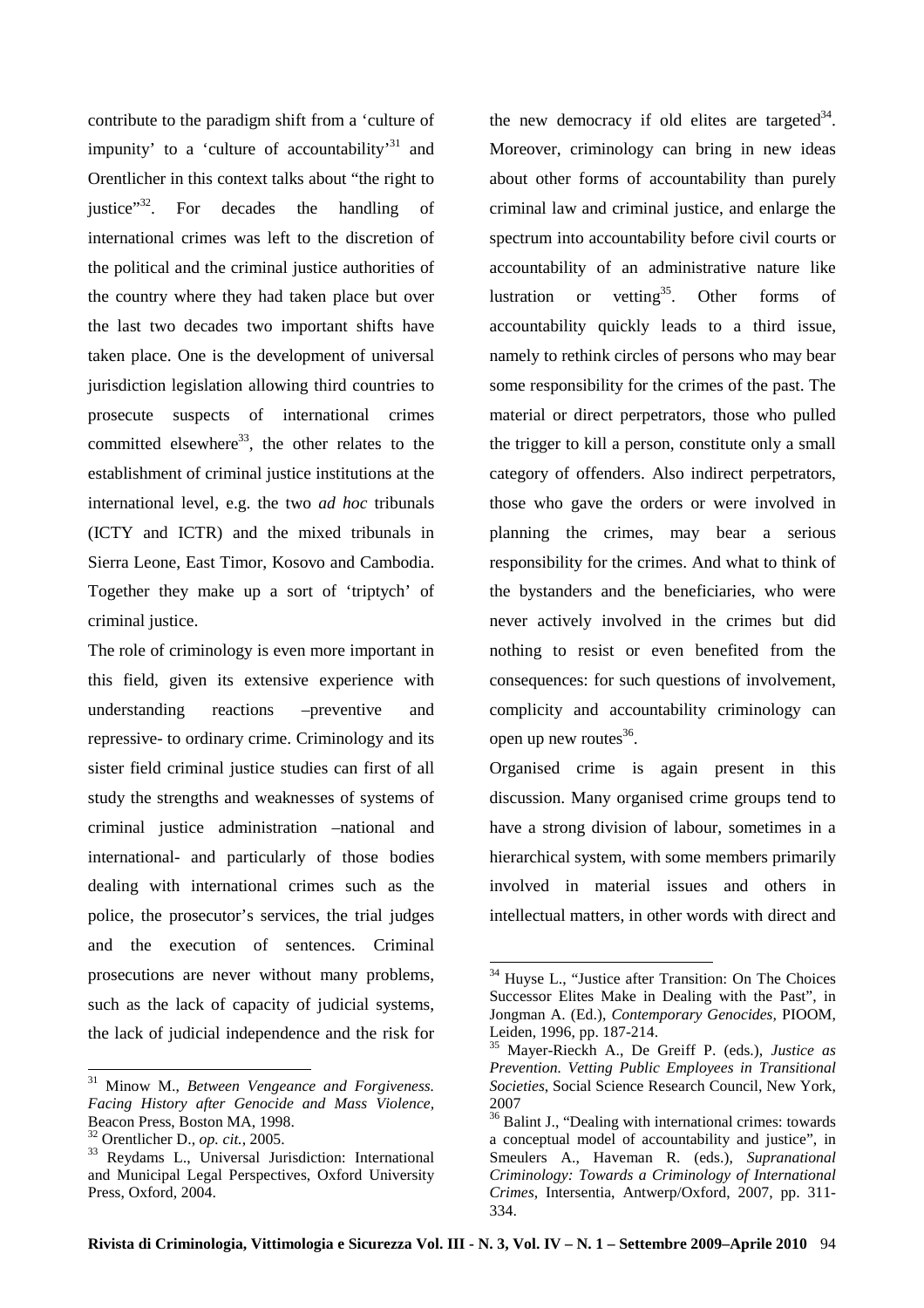indirect offenders. In transitional justice societies it is quite a challenge to bring the indirect offenders before a criminal judge, sometimes because they remain unknown, sometimes because they remain untouchable. It may therefore be interesting to think for this category of offenders of other forms of accountability outside of the realm of criminal law, but into that of civil law (e.g. damages) or administrative law (vetting).

### 2.3. To provide reparation for victims.

Probably the issue that has gained most attention over the last years is that of reparation to victims for the harm inflicted upon them by the international crimes or during the periods of violent conflict. The idea of 'reparative justice'<sup>37</sup> has permeated many efforts to address, and even to undo, some of the injustices of the past $38$ . New legal documents, mostly non-binding, recognize "the right to reparation" for victims $39$  and explain the scope and the forms of reparations for victims<sup>40</sup>. Reparation nowadays is understood to encompass more than the restitution of goods and the monetary compensation for the damage, but extends into rehabilitation through social and medical measures, satisfaction and symbolic measures, and even guarantees of non-repetition of

 $\overline{a}$ 

the crimes committed. All of these measures can be individual or collective<sup>41</sup>.

For the discipline of criminology reparations for victims of international crimes pose new challenges. It can study and evaluate the existing national and international reparation schemes, some through ordinary tribunals and others through general government programmes, and recommend improvements<sup>42</sup>. Elsewhere, we have argued in favour of reparatory schemes that seek to attain a new balance and that will allow victims to cope with the past and the future alike, and we have proposed a process-oriented approach to reparation to that effect<sup>43</sup>. Furthermore, criminology can enrich the current epistemological approaches by not only paying attention to the viewpoints of elites but also to do surveys of the opinions and attitudes of the population at large and the victims in particular of the harm they have experienced<sup>44</sup>. In a more sociological sense, criminology may also want to study the social competition among victims and their associations for the scarce resources that are available in postconflict societies at a given moment<sup>45</sup>.

 $37$  Mani R., Beyond Retribution. Seeking Justice in the Shadows of War, Polity Press, Cambridge, 2002.

<sup>38</sup> De Greiff P. (Ed.), *The Handbook of Reparations,* Oxford University Press, Oxford, 2006.

<sup>39</sup> Orentlicher D., *op. cit.*, 2005.

<sup>40</sup> *United Nations, General Assembly,* Basic Principles and Guidelines on the Right to a Remedy and Reparation for Victims of Gross Violations of International Human Rights Law and Serious Violations of International Humanitarian Law*, General Assembly, 24 October 2005, A/C.3/60/L.24.*

<sup>&</sup>lt;sup>41</sup> De Feyter K., Parmentier S. et al. (Eds.), Out of the As hes. Reparation for Victims of Gross and Systematic Human Rights Violations, Intersentia, Antwerp, 2005.

<sup>42</sup> Rombouts H., Victim organisations and the politics of reparation: a case study on Rwanda, Intersentia, Antwerp/Oxford, 2004.

<sup>&</sup>lt;sup>43</sup> Rombouts H., Parmentier S., "The International Criminal Court and its Trust Fund are Coming of Age: Towards a Process Approach for the Reparation of Victims, Special Issue on Victim Reparation and the International Criminal Court", edited by Jo-Anne Wemmers, *International Review of Victimology,* 16(2), 2009, pp. 149-182.

<sup>&</sup>lt;sup>44</sup> Parmentier S. et al., "How to Repair the Harm After Violent Conflict in Bosnia? Results of a Population-Based Survey", 27/1 *Netherlands Quarterly of Human Rights,* 2009, pp. 27-44.

<sup>45</sup> Chaumont J., *La concurrence des victimes,* Edition de la Découverte, Paris, 1997.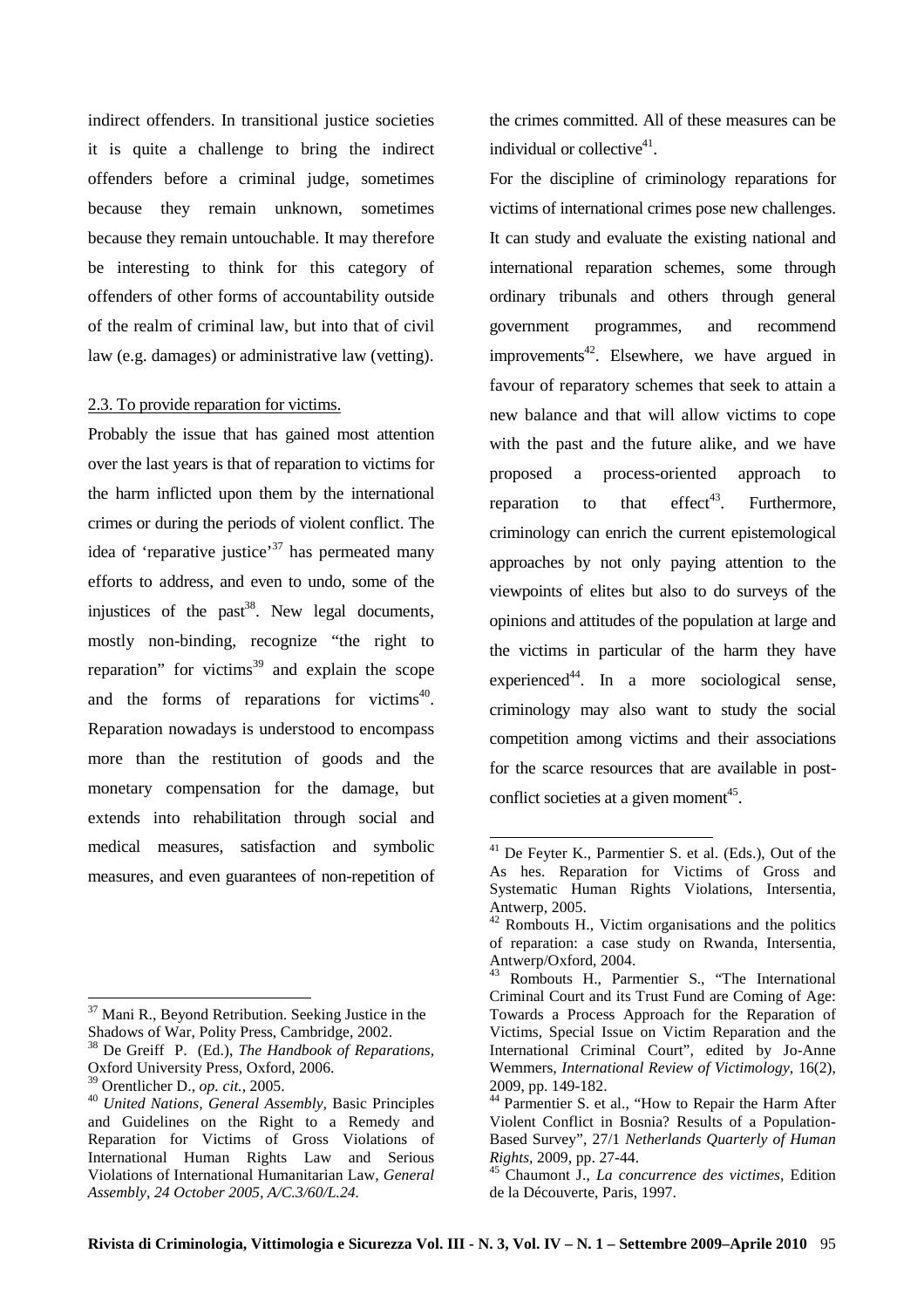Strange at it may sound organized crime is also of relevance to this aspect of transitional justice, in two main ways. First, organized crime groups can be responsible for inflicting various types of harm, not limiting themselves to physical assaults or threats but also causing material damage to property and, not to forget, emotional harm through their policies of generalized terror. Moreover, they can act as bystanders to the harm inflicted by others, such as the policy or the military. It therefore goes without saying that reparation policies for victims also need to address these various forms of harm and in various ways. If the destruction of material goods or of life and limb can generally not be undone, monetary compensation becomes a valid alternative and organized crime groups can contribute to such compensatory measures, willingly or by imposing sanctions upon them. In such way organized crime groups can be seen as duty-bearers of the right to reparation of victims.

# 2.4. To promote reconciliation in society.

Finally, another major issue in post-conflict settings relates to the reconciliation of the various communities and sectors of society that have been part of the conflict, in order to reconstruct the previously existing relationships or to construct new ones if necessary. The question thus is how a country or a society, that have been conflict-ridden for a long time and have produced numerous victims, can regain some form of social cohesion, which is absolutely essential for its future development, economic, political, and cultural? The issue of reconciliation after violent conflict is a very tough nut to crack, since it requires a wide number of strategies to address the crimes of the past. Theory and practice of reconciliation have rapidly expanded over the last fifteen years, mostly in the aftermath of the experiences with the South African Truth and Reconciliation Commission<sup>46</sup>. A real 'right to reconciliation' has not been identified, however.

How can the issue of reconciliation be relevant for criminology is an often asked question? The answer is very straightforward, namely that criminology also deals with the aftermath of a crime, including the possibility that victims and offenders may meet one another and may come up with some form of common understanding or even an agreement between them. It can therefore study and evaluate the existing initiatives and practices of restorative justice to this effect, whether process oriented or outcome oriented $4^7$ . But even if international crimes do not lead to interpersonal forms of reconciliation, it is relevant to consider other levels, community and national<sup>48</sup>. Even more so, criminology can disentangle the various dimensions of reconciliation to include also political and social elements as part of this process to reconstruct wartorn societies<sup>49</sup>. Furthermore, critical criminology has a role to play in deconstructing the ideology of reconciliation in the aftermath of international

<sup>46</sup> Bloomfield D., Barnes T. & Huyse L. (Eds.), *Reconciliation After Violent Conflict. A Handbook,* International Idea, Stockholm, 2003; Daly E., Sarkin J., *Reconciliation in Divided Societies. Finding Common Ground,* University of Pennsylvania Press, Philadelphia, 2006.

<sup>&</sup>lt;sup>47</sup> Braithwaite J., Restorative Justice and Responsive Regulation, Oxford University Press, Oxford, 2002; Zehr H., Changing Lenses. A New Focus for Crime and Justice, Herald Press, Scottdale PA, 1990.

<sup>48</sup> Parmentier S. et al., "Dealing with the legacy of mass violence. Changing lenses to restorative justice", in Smeulers A., Haveman R. (eds.), Supranational Criminology: Towards a Criminology of International Crimes, Intersentia, Antwerp/Oxford, 2008, pp. 335- 356.

<sup>49</sup> Stovel L., *Long Road Home. Building Reconciliation and Trust in Post-War Sierra Leone*, volume 2 of the Series on Transitional Justice, under the direction of general editors S. Parmentier, J. Sarkin & E.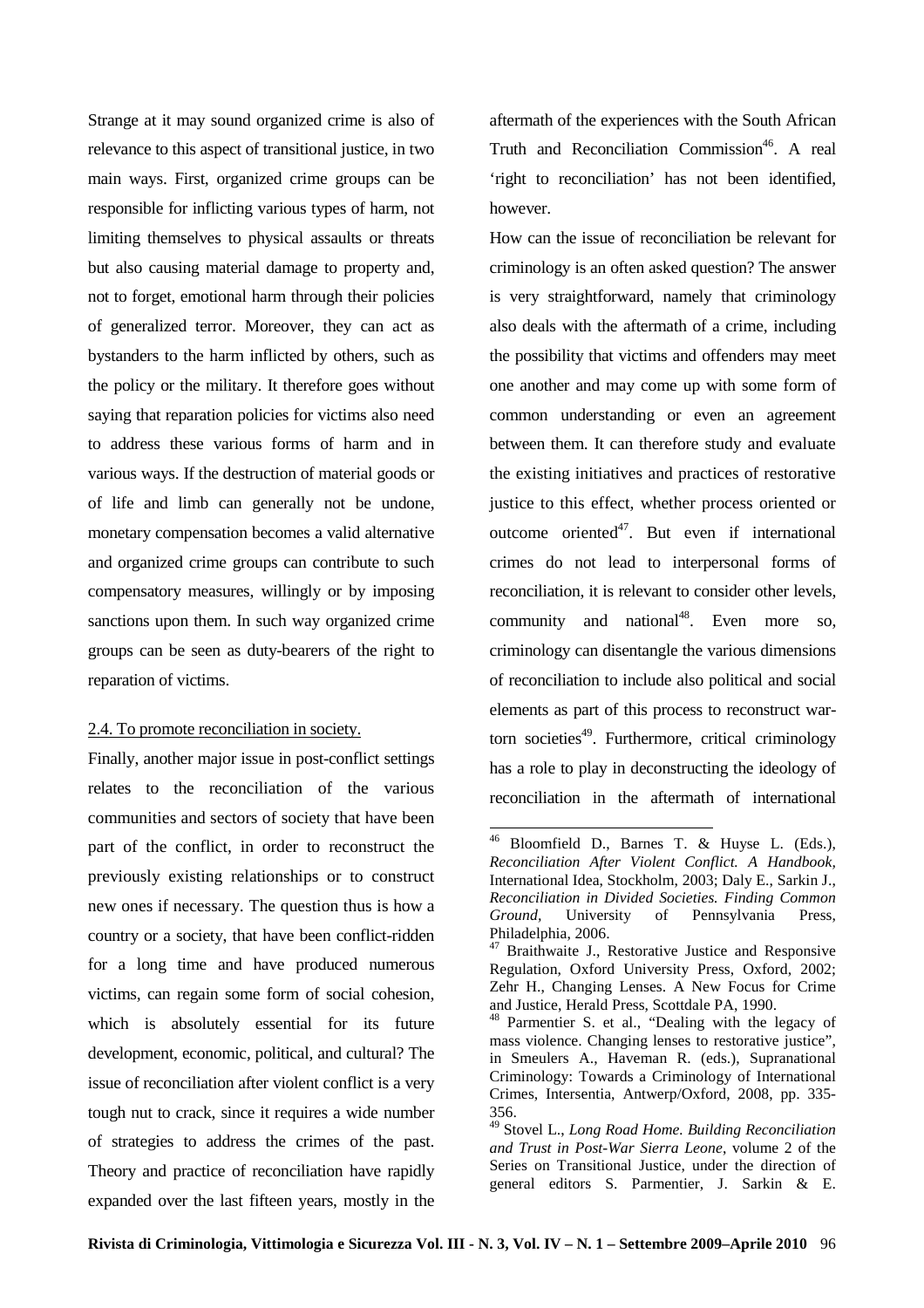crimes, e.g. when reconciliation is sometimes imposed on the population at large or specific  $\rm{groups}^{50}.$ 

Probably contrary to popular belief organized crime can also play out in the case of reconciliation. Even if democratic governments succeed in making organized crime groups accountable, through criminal or other procedures, most if not all persons convicted will leave prison after shorter or longer periods of time or they will be reintegrated in society in another way. These questions of reinsertion and resocialisation, and even reconciliation, of former convicts is indeed very relevant in the context of international crimes and it provides a unique opportunity to think of a new relationship between the government and criminal groups. Furthermore, strange at it may sound, it is not impossible that victims express their willingness to meet some of the organized crime members, to be provided with more information about the crimes committed or simply to see the person(s) who did the atrocious things. Such processes can draw on the experience of restorative justice for common crimes, sometimes very serious ones<sup>51</sup>.

# **Concluding Remarks: Towards A Criminology of International Crimes.**

The attention for international crimes is growing in the fields of criminal justice and criminal law

 $\overline{a}$ 

around the world. Although criminology portrays itself as the main academic discipline to describe and to explain all forms of crime, it is striking that the overwhelming majority of its work is concentrated on crimes called common or traditional. In this contribution we have first of all tried to understand the object of international crimes, and compared it with political crimes and serious violations of human rights. Our conclusion is that each of these categories displays specific features that separate them, but also features that unite them. Among the latter is the fact that the acts tend to be very serious and that they produce massive numbers of victims, sometimes through the involvement of many perpetrators, direct and indirect. All in all, acts of this type have a very strong impact on individuals and on society alike.

To understand international crimes in their context we have focused on the issue of transitional justice, in its various interpretations. It was argued that wherever large-scale human rights abuses have taken place the political elites are challenged to deal with some fundamental issues surrounding truth, accountability, reparation and reconciliation. Each of these issues is very relevant for the discipline of criminology and the latter can also make an important contribution. Moreover, clear links with organized crime can be identified, either because the crimes have been committed by organized crime groups or because they can be held accountable and liable for further legal and social actions. There is no doubt that criminology, with its unique interdisciplinary approach to criminalization, criminal behavior, and criminal policies and institutions, is very well fit to explore these many new issues of political and international crimes.

Weitekamp, Intersentia Publishers, Antwerp/Oxford, 2010.

<sup>50</sup> Parmentier S., "Global Justice in the Aftermath of Mass Violence. The Role of the International Criminal Court in Dealing with Political Crimes", *International Annals of Criminology,* 41, 2003, pp. 203-224.

<sup>&</sup>lt;sup>51</sup> Umbreit M. et al., "Victim-Offender Dialogue in violent cases: a multi-site study in the United States", in Van der Spuy E., Parmentier S., Dissel A. (eds.), *Restorative Justice: Politics, Policies and Prospects*, Special Issue of *Acta Juridica* (University of Cape Town Journal of Law and Justice), 2007, pp. 22-39.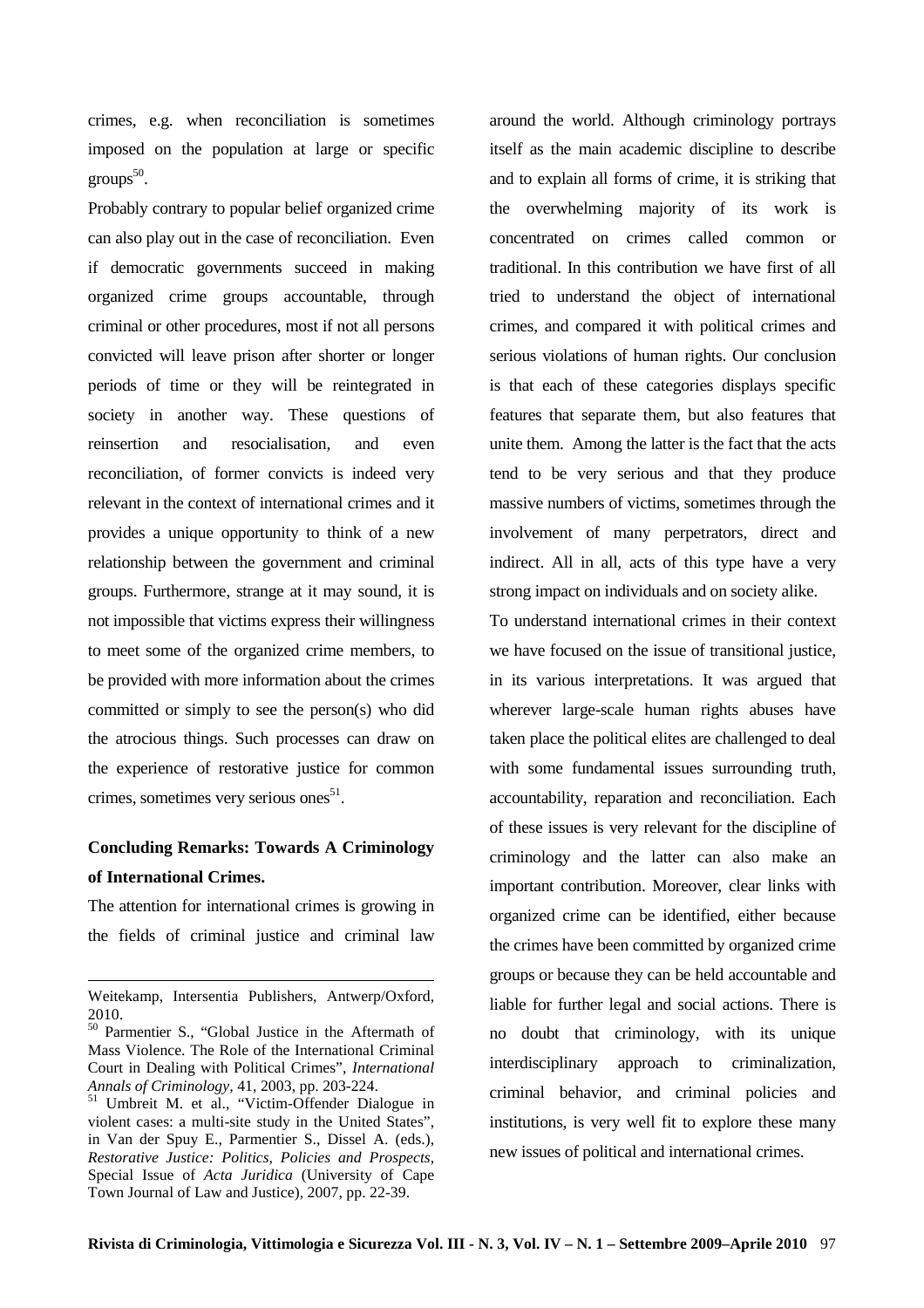## **Sources of Information.**

- Alvarez A., *Governments, Citizens and Genocide: A Comparative and Interdisciplinary Analysis,* Indiana University Press, Bloomington, 2001.
- Balint J., "Dealing with international crimes: towards a conceptual model of accountability and justice", in Smeulers A., Haveman R. (eds.), *Supranational Criminology: Towards a Criminology of International Crimes*, Intersentia, Antwerp/Oxford, 2007, pp. 311- 334.
- Bassiouni C. (Ed.), *Post-Conflict Justice,* Transnational Publishers, Ardsley, 2002.
- Bloomfield D., Barnes T. & Huyse L. (Eds.), *Reconciliation After Violent Conflict. A Handbook,* International Idea, Stockholm, 2003.
- Braithwaite J., *Restorative Justice and Responsive Regulation,* Oxford University Press, Oxford, 2002.
- Chambliss W., "Towards a political economy of crime", in Henry S., Einstadter W. (Eds.), *The Criminology Theory Reader,* New York University Press, New York/London, 1998, pp. 346-362.
- Chaumont J., *La concurrence des victimes,* Edition de la Découverte, Paris, 1997.
- Christie N., "Answers to Atrocities. Restorative Justice in Extreme Situations", in Fattah E., Parmentier S. (Eds.), *Victim Policies and Criminal Justice on the Road to Restorative Justice. Essays in Honour of Tony Peters,* Leuven University Press, Leuven, 2001, pp. 379-392.
- Cohen S., *States of Denial: knowing about atrocities and suffering,* Polity Press, Cambridge, 2001.
- Daly E., Sarkin J., *Reconciliation in Divided Societies. Finding Common Ground,* University of Pennsylvania Press, Philadelphia, 2006.
- Day L. E., Vandiver M., "Criminology and genocide studies: Notes on what might have been and what still could be", *Crime, Law & Social Change,* 34, 2000, pp. 43-59.
- De Feyter K., Parmentier S., Bossuyt M., Lemmens P. (Eds.), *Out of the Ashes. Reparation for Victims of Gross and Systematic Human Rights Violations,* Intersentia, Antwerp, 2005.
- De Greiff P. (Ed.), *The Handbook of Reparations,* Oxford University Press, Oxford, 2006.
- Friedrichs D. (Ed.), *State Crime*, 2 vols., Ashgate/Dartmouth, Aldershot, 1998.
- Hagan F., *Political Crime: Ideology and Criminality,* Allyn and Bacon, Boston MA, 1997.
- Hayner P., *Unspeakable Truths. Confronting State Terror and Atrocity,* Routledge, New York, 2001.
- Harbom L., Wallensteen P., "Armed Conflict, 1989-2006", *Journal of Peace Research,* 44, 2005, pp. 623-634.
- Huyse L., "Justice after Transition: On The Choices Successor Elites Make in Dealing with the Past", in Jongman A. (Ed.), *Contemporary Genocides,* PIOOM, Leiden, 1996, pp. 187-214.
- Kauzlarich D., "Political Crimes of the State", in Wright R., Miller J. M. (Eds.), *Encyclopedia of Criminology*, 3 vols, Routledge: New York/London, 2005, pp. 1231-1234.
- Laqueur W., *Terrorism,* Weidenfeld and Nicolson, London, 1978.
- Lemkin R., *Axis Rule in Occupied Europe. Laws of Occupation – Analysis of Government – Proposals for Redress,* Carnegie Endowment for International Peace, Washington, D.C., 1944.
- Mani R., *Beyond Retribution. Seeking Justice in the Shadows of War,* Polity Press, Cambridge, 2002.
- Medina Quiroga C., *The Battle of Human Rights. Gross, Systematic Violations and the Inter-American System,* Martinus Nijhoff, The Hague, 1988.
- Mayer-Rieckh A., De Greiff P. (eds.), *Justice as Prevention. Vetting Public Employees in Transitional Societies*, Social Science Research Council, New York, 2007.
- Minow M., *Between Vengeance and Forgiveness. Facing History after Genocide and Mass Violence,* Beacon Press, Boston MA, 1998.
- Neubacher F., "How Can it Happen that Horrendous State Crimes are Perpetrated ? An Overview of Criminological Theories", *Journal of International Criminal Justice*, Symposium Nuremberg Revisited 60 Years on, 4, 2006, pp. 787-799.
- Norgaard principles, reproduced in the South African *Government Gazette* of 7 November 1990.
- O'Day A. (Ed.), *Dimensions of Terrorism,* Aldershot, Ashgate, 2004.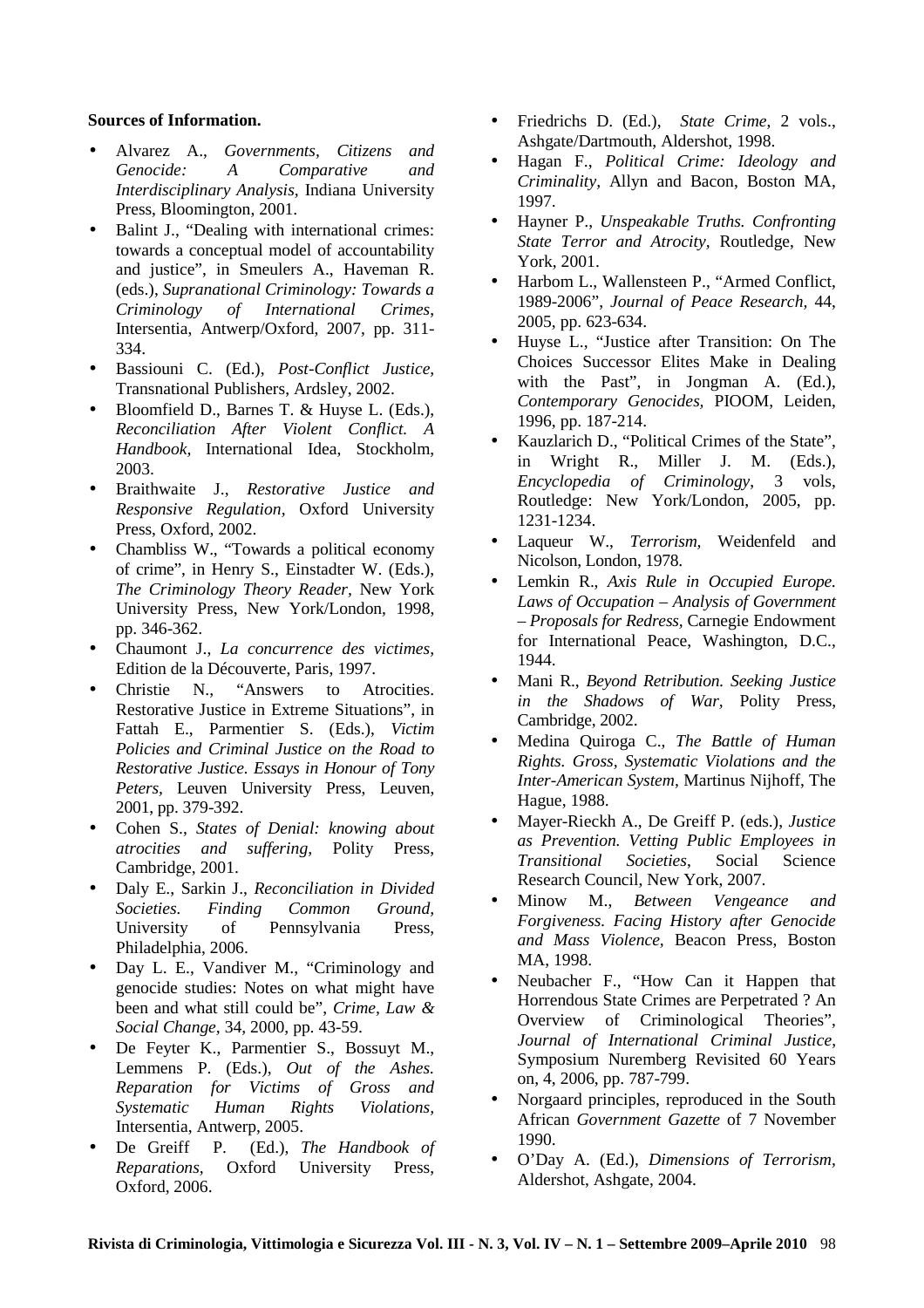- Orentlichter D., "Settling Accounts: The Duty to Prosecute Human Rights Violations of a Prior Regime", *Yale Law Journal,* 100, 1991, pp. 2537-2615.
- Orentlicher D., *Report of the Independent Expert to Update the Set of Principles to Combat Impunity*, New York, United Nations, Commission on Human Rights, E/CN.4/2005/102 of 18 February 2005.
- Paoli L., *Mafia Brotherhoods. Organised Crime, Italian Style,* Oxford University Press, New York, 2000.
- Paoli L. (ed.), *Oxford Handbook of Organised Crime,* Oxford University Press, Oxford (forthcoming).
- Parmentier S., "Global Justice in the Aftermath of Mass Violence. The Role of the International Criminal Court in Dealing with Political Crimes", *International Annals of Criminology,* 41, 2003, pp. 203-224.
- Parmentier S., Valiñas M., Weitekamp E., "How to Repair the Harm After Violent Conflict in Bosnia? Results of a Population-Based Survey", 27/1 *Netherlands Quarterly of Human Rights,* 2009, pp. 27-44.
- Parmentier S., Vanspauwen K., Weitekamp E., " Dealing with the legacy of mass violence. Changing lenses to restorative justice", in Smeulers A., Haveman R. (eds.), *Supranational Criminology: Towards a Criminology of International Crimes*, Intersentia, Antwerp/Oxford, 2008, pp. 335- 356.
- Parmentier S., Weitekamp E., "Political Crimes and Serious Violations of Human Rights: Towards a Criminology of International Crimes", in Parmentier S., Weitekamp E. (eds.), *Crime and Human Rights*, Series in Sociology of Crime, Law and Deviance, vol. 9, Elsevier/JAI Press, Amsterdam/Oxford , 2007, pp. 109-144.
- Rapoport D. (Ed.), *Terrorism. Critical Concepts in Political Science*, 4 vols, Routledge, London, 2006.
- Reychler L., Paffenholz T. (Eds.), *Peacebuilding. A Field Guide,* Lynne Rienner Publishers, Boulder CO, 2001.
- Reydams L., *Universal Jurisdiction: International and Municipal Legal Perspectives*, Oxford University Press, Oxford, 2004.
- Roberts P., McMillan N., "For Criminology in International Criminal Justice", *Journal of International Criminal Justice,* 1, 2003, pp. 315-338.
- Rombouts H., *Victim organisations and the politics of reparation: a case study on Rwanda,* Intersentia, Antwerp/Oxford, 2004.
- Rombouts H., Parmentier S., "The International Criminal Court and its Trust Fund are Coming of Age: Towards a Process Approach for the Reparation of Victims, Special Issue on Victim Reparation and the International Criminal Court", edited by Jo-Anne Wemmers, *International Review of Victimology,* 16(2), 2009, pp. 149-182.
- Rombouts H., Sardaro P., Vandeginste S., "The Right to Reparation for Victims of Gross and Systematic Violations of Human Rights", in De Feyter K., Parmentier S., Bossuyt M., Lemmens P. (Eds.), *Out of the Ashes. Reparation for Victims of Gross and Systematic Human Rights Violations,* Intersentia, Antwerp, 2005, pp. 345-503.
- Ross J. I., *The Dynamics of Political Crime,* Sage, New York, 2003.
- Sardaro P., *Serious Human Rights Violations and Remedies in International Human Rights Adjudication,* Doctoral dissertation in Law, Faculty of Law, K.U. Leuven, Leuven, 2007.
- Smeulers A., "Towards a Criminology of International Crimes", *Newsletter Criminology and International Crimes* 1/1, 2-3, 2006 (www.supranationalcriminology.org).
- Stovel L., *Long Road Home. Building Reconciliation and Trust in Post-War Sierra Leone*, volume 2 of the Series on Transitional Justice, under the direction of general editors S. Parmentier, J. Sarkin & E. Weitekamp, Intersentia Publishers, Antwerp/Oxford, 2010.
- Turk A., *Political Criminality. The Defiance and Defense of Authority,* Sage, Beverly Hills/London, 1982.
- Umbreit M., Vos B., Coates R., Brown K., "Victim-Offender Dialogue in violent cases: a multi-site study in the United States", in Van der Spuy E., Parmentier S., Dissel A. (eds.), *Restorative Justice: Politics, Policies and Prospects*, Special Issue of *Acta Juridica* (University of Cape Town Journal of Law and Justice), 2007, pp. 22-39.
- United Nations, Security Council, *The rule of law and transitional justice in conflict and post-conflict societies, Report of the Secretary-General to the Security Council,* 23 August 2004, S/2004/616.
- United Nations, General Assembly, *Basic Principles and Guidelines on the Right to a Remedy and Reparation for Victims of Gross Violations of International Human Rights Law*